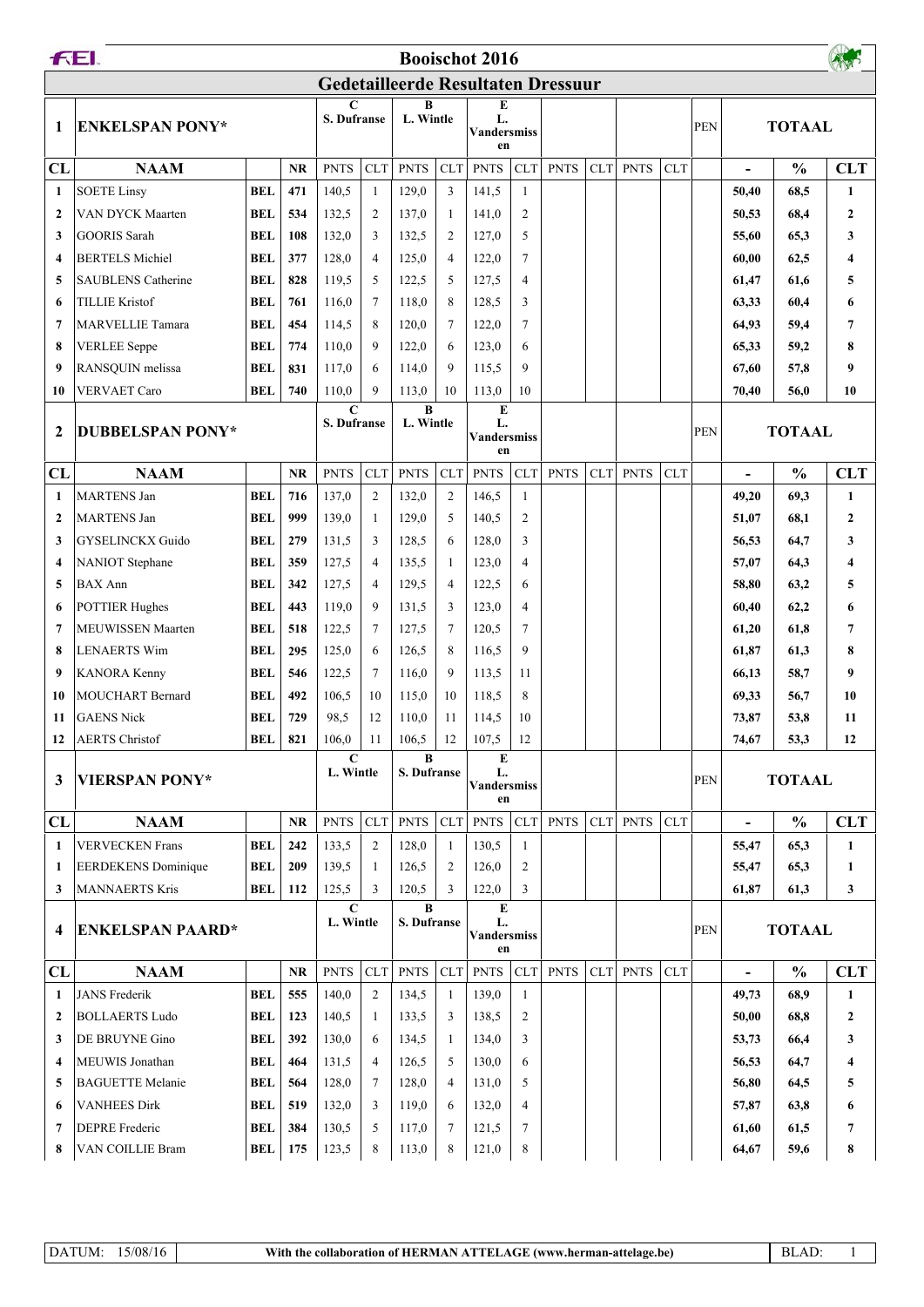| <b>FEI.</b><br><b>Booischot 2016</b> |                                             |                   |              |                                 |                               |                         |                                          |                                     |                     |                                                                    |            |             |            |            |                |               |                |
|--------------------------------------|---------------------------------------------|-------------------|--------------|---------------------------------|-------------------------------|-------------------------|------------------------------------------|-------------------------------------|---------------------|--------------------------------------------------------------------|------------|-------------|------------|------------|----------------|---------------|----------------|
|                                      | <b>Gedetailleerde Resultaten Dressuur</b>   |                   |              |                                 |                               |                         |                                          |                                     |                     |                                                                    |            |             |            |            |                |               |                |
| 5                                    | <b>DUBBELSPAN PAARD*</b>                    |                   |              | C<br>L. Wintle                  |                               | B<br><b>S. Dufranse</b> |                                          | E<br>L.<br><b>Vandersmiss</b><br>en |                     |                                                                    |            |             |            | <b>PEN</b> |                | <b>TOTAAL</b> |                |
| CL                                   | <b>NAAM</b>                                 |                   | <b>NR</b>    | <b>PNTS</b>                     | <b>CLT</b>                    | <b>PNTS</b>             | <b>CLT</b>                               | <b>PNTS</b>                         | <b>CLT</b>          | <b>PNTS</b>                                                        | <b>CLT</b> | <b>PNTS</b> | <b>CLT</b> |            | $\overline{a}$ | $\frac{0}{0}$ | <b>CLT</b>     |
| 1                                    | <b>BAGUETTE Marc</b>                        | <b>BEL</b>        | 676          | 130,5                           | 1                             | 119,5                   | -1                                       | 126,5                               | 1                   |                                                                    |            |             |            |            | 59,60          | 62,8          | 1              |
| $\mathbf{2}$                         | DE BRABANDER Bert                           | <b>BEL</b>        | 790          | 109,0                           | $\overline{2}$                | 99,0                    | $\overline{2}$                           | 110.5                               | 2                   |                                                                    |            |             |            | 5          | 80,07          | 50,0          | $\overline{2}$ |
|                                      | <b>MERCKEN Jan</b>                          | <b>BEL</b>        | 516          | 25,5                            | 3                             | 20,5                    | 3                                        | 27,0                                | 3                   |                                                                    |            |             |            | 5          |                |               | <b>RE</b>      |
| 9                                    | <b>ENKELSPAN TREKPAARD*</b>                 |                   |              | $\mathbf C$<br>L. Wintle        |                               | $\bf{B}$<br>S. Dufranse |                                          | E<br>L.<br><b>Vandersmiss</b><br>en |                     |                                                                    |            |             |            | <b>PEN</b> | <b>TOTAAL</b>  |               |                |
| CL                                   | <b>NAAM</b>                                 |                   | <b>NR</b>    | <b>PNTS</b>                     | <b>CLT</b>                    | <b>PNTS</b>             | CLT <sup>1</sup>                         | <b>PNTS</b>                         | <b>CLT</b>          | <b>PNTS</b>                                                        | <b>CLT</b> | <b>PNTS</b> | <b>CLT</b> |            | $\blacksquare$ | $\frac{0}{0}$ | <b>CLT</b>     |
| 1                                    | <b>CLERINX Sofie</b>                        | <b>BEL</b>        | 441          | 137,5                           | 1                             | 137,0                   | -1                                       | 148,0                               | 1                   |                                                                    |            |             |            |            | 47,33          | 70,4          | 1              |
| $\mathbf{2}$                         | <b>COIBION</b> Emmanuelle                   | <b>BEL</b>        | 834          | 131,5                           | 2                             | 123,0                   | 3                                        | 130,0                               | 3                   |                                                                    |            |             |            |            | 57,47          | 64,1          | 2              |
| 3                                    | <b>HOUBEN Frank</b>                         | <b>BEL</b>        | 599          | 124,5                           | 3                             | 126,5                   | $\overline{c}$                           | 133,5                               | 2                   |                                                                    |            |             |            | 5          | 62,47          | 61,0          | 3              |
| $\overline{\mathbf{4}}$              | THIJS Luc                                   | <b>BEL</b>        | 724          | 115,0                           | $\overline{4}$                | 111,0                   | $\overline{4}$                           | 123,0                               | $\overline{4}$      |                                                                    |            |             |            |            | 66,93          | 58,2          | 4              |
| C                                    | <b>BENJAMINS</b>                            |                   |              | $\mathbf C$<br>M. de<br>Faudeur |                               |                         | $\bf{B}$<br>E<br>A. Pieters<br>S. Minjau |                                     |                     |                                                                    |            |             |            | <b>PEN</b> | <b>TOTAAL</b>  |               |                |
| CL                                   | <b>NAAM</b>                                 |                   | <b>NR</b>    | <b>PNTS</b>                     | <b>CLT</b>                    | <b>PNTS</b>             | CLT                                      | <b>PNTS</b>                         | <b>CLT</b>          | <b>PNTS</b>                                                        | <b>CLT</b> | <b>PNTS</b> | <b>CLT</b> |            |                | $\frac{0}{0}$ | <b>CLT</b>     |
| 1                                    | TILLIE Kyra                                 | <b>BEL</b>        | 814          | 113,0                           | $\mathbf{1}$                  | 108,0                   | $\overline{1}$                           | 117,0                               | $\mathbf{1}$        |                                                                    |            |             |            |            | 53,96          | 66,3          | $\mathbf{1}$   |
| D                                    | <b>CHILDREN</b>                             |                   |              | $\mathbf C$<br>M. de<br>Faudeur |                               | B<br>S. Minjau          |                                          | E<br>A. Pieters                     |                     |                                                                    |            |             | <b>PEN</b> |            | <b>TOTAAL</b>  |               |                |
| CL                                   | <b>NAAM</b>                                 |                   | <b>NR</b>    | <b>PNTS</b>                     | <b>CLT</b>                    | <b>PNTS</b>             | CLT                                      | <b>PNTS</b>                         | <b>CLT</b>          | <b>PNTS</b>                                                        | <b>CLT</b> | <b>PNTS</b> | <b>CLT</b> |            | $\blacksquare$ | $\frac{0}{0}$ | <b>CLT</b>     |
| 1                                    | <b>VANHEE Maya</b>                          | <b>BEL</b>        | 498          | 168,0                           | -1                            | 141,0                   | 3                                        | 156,0                               | $\overline{2}$      |                                                                    |            |             |            |            | 52,17          | 67,4          | $\mathbf{1}$   |
| $\mathbf{2}$                         | VANGOIDSENHOVEN Ellen                       | <b>BEL</b>        | 812          | 161,5                           | $\overline{2}$                | 150,0                   | $\overline{1}$                           | 142,0                               | $\overline{4}$      |                                                                    |            |             |            |            | 54,84          | 65,7          | 2              |
| 3                                    | <b>HUYS</b> Lisa                            | BEL               | 462          | 149,5                           | 3                             | 143,0                   | 2                                        | 159,0                               | $\mathbf{1}$        |                                                                    |            |             |            |            | 55,30          | 65,4          | 3              |
| $\overline{\mathbf{4}}$              | <b>VANHEE Maité</b>                         | <b>BEL</b>        | $\mathbf{1}$ | 147,5                           | $\overline{4}$                | 137,5                   | $\overline{4}$                           | 153,0                               | 3                   |                                                                    |            |             |            |            | 58,43          | 63,5          | 4              |
| 5                                    | <b>NANIOT</b> Océane                        | BEL               | 381          | 138,0<br>$\mathbf C$            | 5                             | 136,5<br>$\bf{B}$       | 5                                        | 134,0<br>E                          | 5                   |                                                                    |            |             |            |            | 65,28          | 59,2          | 5              |
| E                                    | <b>JUNIORS</b>                              |                   |              | M. de<br>Faudeur                |                               | S. Minjau               |                                          | A. Pieters                          |                     |                                                                    |            |             |            | <b>PEN</b> |                | <b>TOTAAL</b> |                |
| CL                                   | <b>NAAM</b>                                 |                   | <b>NR</b>    | <b>PNTS</b>                     | ${\rm CLT}$                   | <b>PNTS</b>             | <b>CLT</b>                               | <b>PNTS</b>                         | CLT                 | <b>PNTS</b>                                                        | CLT        | <b>PNTS</b> | CLT        |            |                | $\frac{0}{0}$ | <b>CLT</b>     |
| 1                                    | HUYS Jana                                   | <b>BEL</b>        | 770          | 148,5                           |                               | 139,5                   |                                          | 157,0                               | $\mathbf{1}$        |                                                                    |            |             |            |            | 56,81          | 64,5          | 1              |
| F                                    | <b>ENKELSPAN PONY **</b>                    |                   |              | C<br>M. de<br>Faudeur           |                               | B<br>S. Minjau          |                                          | E<br>A. Pieters                     |                     |                                                                    |            |             |            | <b>PEN</b> |                | <b>TOTAAL</b> |                |
| CL                                   | <b>NAAM</b>                                 |                   | NR           | <b>PNTS</b>                     | <b>CLT</b>                    | <b>PNTS</b>             | CLT                                      | <b>PNTS</b>                         | <b>CLT</b>          | <b>PNTS</b>                                                        | <b>CLT</b> | <b>PNTS</b> | <b>CLT</b> |            | $\blacksquare$ | $\frac{0}{0}$ | <b>CLT</b>     |
| 1                                    | VAN DEN BERGH Rudi                          | <b>BEL</b>        | 302          | 204,5                           | 1                             | 202,0                   | $\overline{2}$                           | 201,0                               | $\overline{2}$      |                                                                    |            |             |            |            | 52,00          | 67,5          | 1              |
| 2                                    | <b>PALLEN</b> Sebastien                     | BEL               | 324          | 196,0                           | 3                             | 201,0                   | 3                                        | 204,0                               | $\mathbf{1}$        |                                                                    |            |             |            |            | 53,16          | 66,8          | 2              |
| 3                                    | <b>DUFOSSEZ Eline</b>                       | BEL               | 569          | 200,0                           | 2                             | 192,5                   | $\overline{4}$                           | 197,0                               | 3                   |                                                                    |            |             |            |            | 55,20          | 65,5          | 3              |
| 4<br>5                               | <b>MAENE</b> Marnix<br>DE WANDEL Karel      | BEL<br>BEL        | 371<br>369   | 191,0<br>189.5                  | $\overline{4}$<br>5           | 204,0<br>190,0          | $\mathbf{1}$<br>5                        | 192,0<br>193,0                      | 5<br>$\overline{4}$ |                                                                    |            |             |            |            | 55,64<br>58,22 | 65,2<br>63,6  | 4<br>5         |
|                                      |                                             |                   |              | $\mathbf C$                     |                               | $\bf{B}$                |                                          | E                                   |                     |                                                                    |            |             |            |            |                |               |                |
| G                                    | <b>DUBBELSPAN PONY **</b>                   |                   |              |                                 | M. de<br>S. Minjau<br>Faudeur |                         |                                          | A. Pieters                          |                     |                                                                    |            |             |            | <b>PEN</b> | <b>TOTAAL</b>  |               |                |
| CL                                   | <b>NAAM</b>                                 |                   | NR           | <b>PNTS</b>                     | <b>CLT</b>                    | <b>PNTS</b>             | CLT                                      | <b>PNTS</b>                         | <b>CLT</b>          | <b>PNTS</b>                                                        | CLT        | <b>PNTS</b> | <b>CLT</b> |            | $\blacksquare$ | $\frac{0}{0}$ | <b>CLT</b>     |
| 1                                    | <b>VANHEE Wenny</b><br>VAN DER SPEETEN Marc | <b>BEL</b>        | 496          | 193,5                           | 1                             | 180,5<br>173,5          | -1                                       | 180,0                               | 3                   |                                                                    |            |             |            |            | 50,57          | 68,4          | $\mathbf{1}$   |
| $\mathbf{2}$                         |                                             | BEL<br><b>GBR</b> | 272<br>119   | 180.5                           | $\overline{4}$                |                         | $\overline{4}$                           | 186,0                               | 1                   |                                                                    |            |             |            |            | 53,33          | 66,7          | 2              |
| 3<br>4                               | WATKINS Sally-anne<br><b>CALLEBAUT Eric</b> | BEL               | 376          | 187,0<br>185,0                  | $\overline{2}$<br>3           | 177,5<br>168,0          | 3<br>5                                   | 174,0<br>177,0                      | 5<br>$\overline{4}$ |                                                                    |            |             |            |            | 53,63<br>55,31 | 66,5<br>65,4  | 3<br>4         |
| 5                                    | VERHAEGE Johan                              | <b>BEL</b>        | 325          | 168,0                           | 5                             | 178,0                   | $\overline{2}$                           | 181,0                               | 2                   |                                                                    |            |             |            |            | 55,90          | 65,1          | 5              |
| H                                    | <b>VIERSPAN PONY **</b>                     |                   |              | $\mathbf C$<br>M. de<br>Faudeur |                               | $\bf{B}$<br>S. Minjau   |                                          | E<br>A. Pieters                     |                     |                                                                    |            |             |            | <b>PEN</b> | <b>TOTAAL</b>  |               |                |
| CL                                   | <b>NAAM</b>                                 |                   | <b>NR</b>    | <b>PNTS</b>                     | <b>CLT</b>                    | <b>PNTS</b>             | CLT                                      | <b>PNTS</b>                         | <b>CLT</b>          | <b>PNTS</b>                                                        | <b>CLT</b> | <b>PNTS</b> | <b>CLT</b> |            |                | $\frac{0}{0}$ | <b>CLT</b>     |
| 1                                    | VERDRONCKEN Bart                            | <b>BER</b>        | 408          | 184,0                           | -1                            | 175,0                   | $\overline{c}$                           | 186,0                               | $\mathbf{1}$        |                                                                    |            |             |            |            | 52,35          | 67,3          | $\mathbf{1}$   |
|                                      | DATUM: 15/08/16                             |                   |              |                                 |                               |                         |                                          |                                     |                     | With the collaboration of HERMAN ATTELAGE (www.herman-attelage.be) |            |             |            |            |                | BLAD:         | $\overline{2}$ |